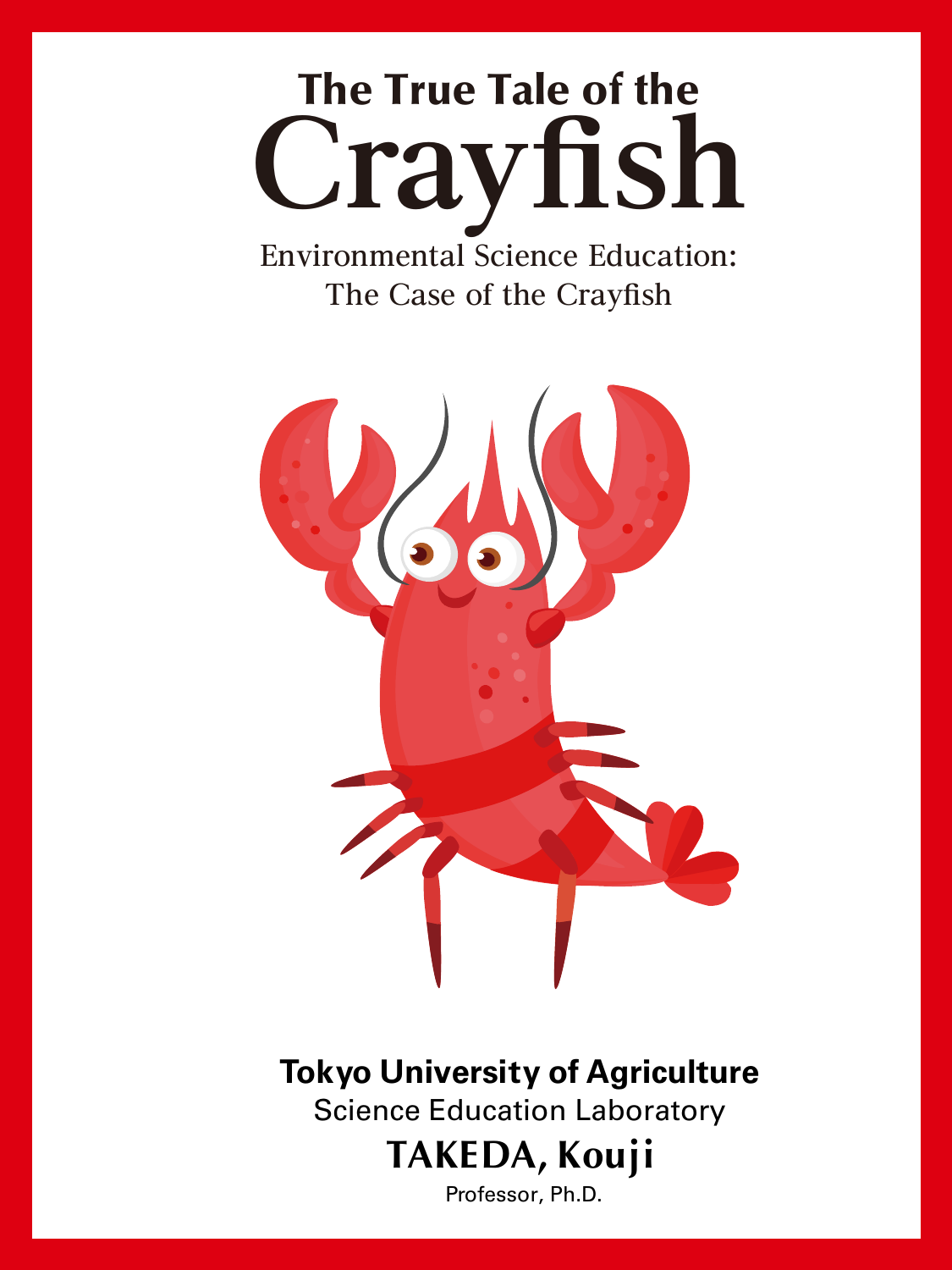## **Habitat of crayfish**

**Hi! I'm a crayfish. Some people call me a crawdaddy or a crawfish. Just like a lobster, I'm actually a shrimp. Have you seen me? We live in rivers, ponds, rice paddies, swamps, and other bodies of water in the city where you live. We are active from spring to fall, and in winter we dig holes and hibernate.**







・Crayfish live in the holes they dig in ponds and rice paddies.

#### アメリカザリガニの生息環境

ボクはアメリカザリガニ。ボクのことをクロウダディとかクロウフィッシュと呼ぶ人もいるよ。 ロブスターと同じように、実はボクはエビの仲間なんだ。みんなはボクを見たことがある? ボクたちはみんなの住む街の川や池、田んぼや沼など水辺で暮らしているよ。 春から秋にかけて活動して冬は穴を掘って冬眠するんだ。

1

・アメリカザリガニは池やたんぼに穴を掘って巣をつくり生活しています。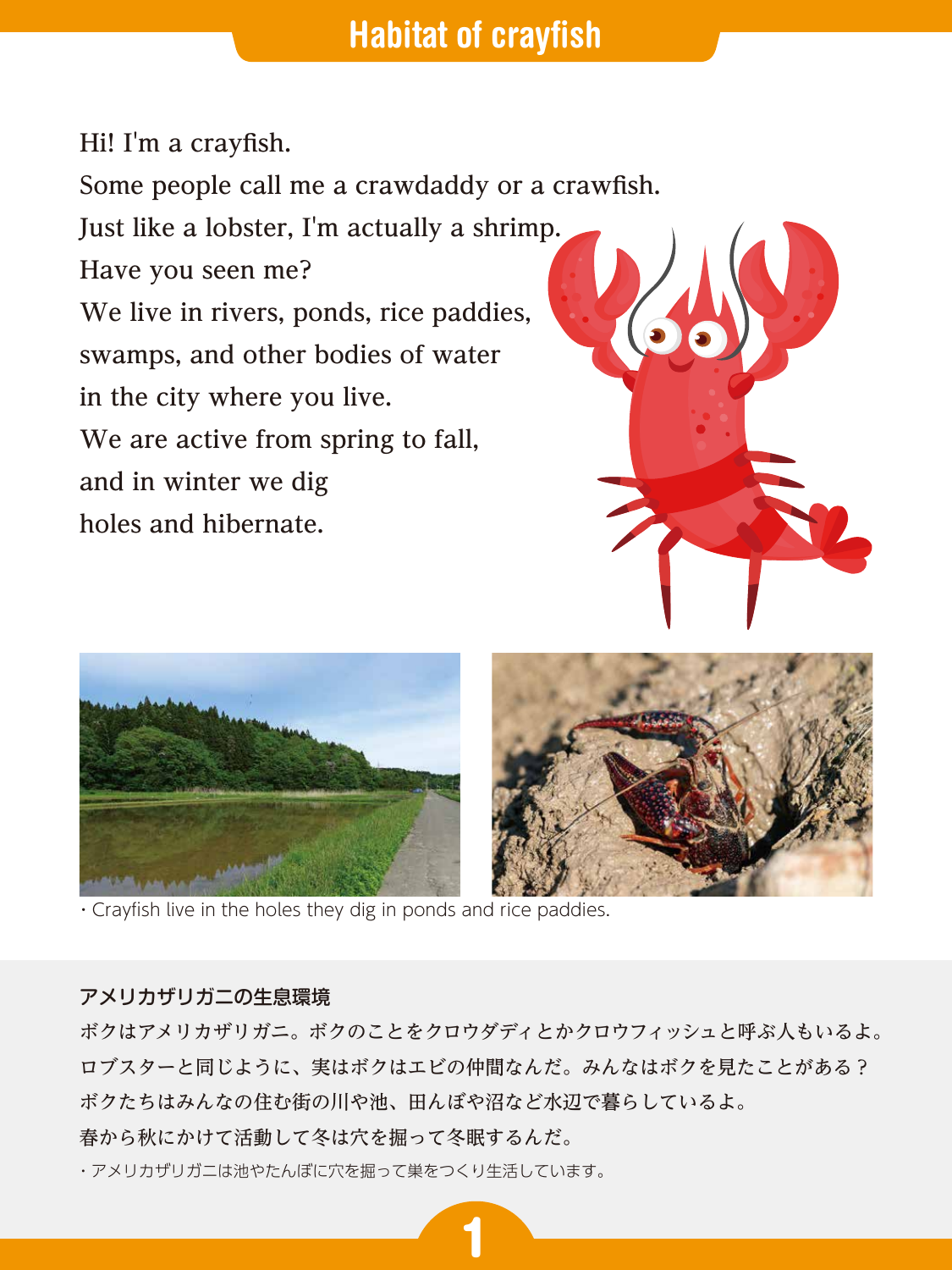## **Crayfish body characteristics**

**My body is bright red, and I have big scissors. Isn't that cool?! These scissors can cut and grab all kinds of things. Be careful not to get caught when you touch us!**



#### アメリカザリガニの体の特徴

ボクのカラダは真っ赤で、大きなハサミを持っているんだ。カッコイイでしょう?! このハサミは、いろいろなものを切ったり、つかんだりできるんだ。 だからボクたちにさわるときははさまれないように気をつけてね! Claw= ハサミ脚/ Compound eye= 複眼/ Antenna= 触角/ Walking leg= 歩脚 Abdominal segment= 腹節/ Tail fan= 尾扇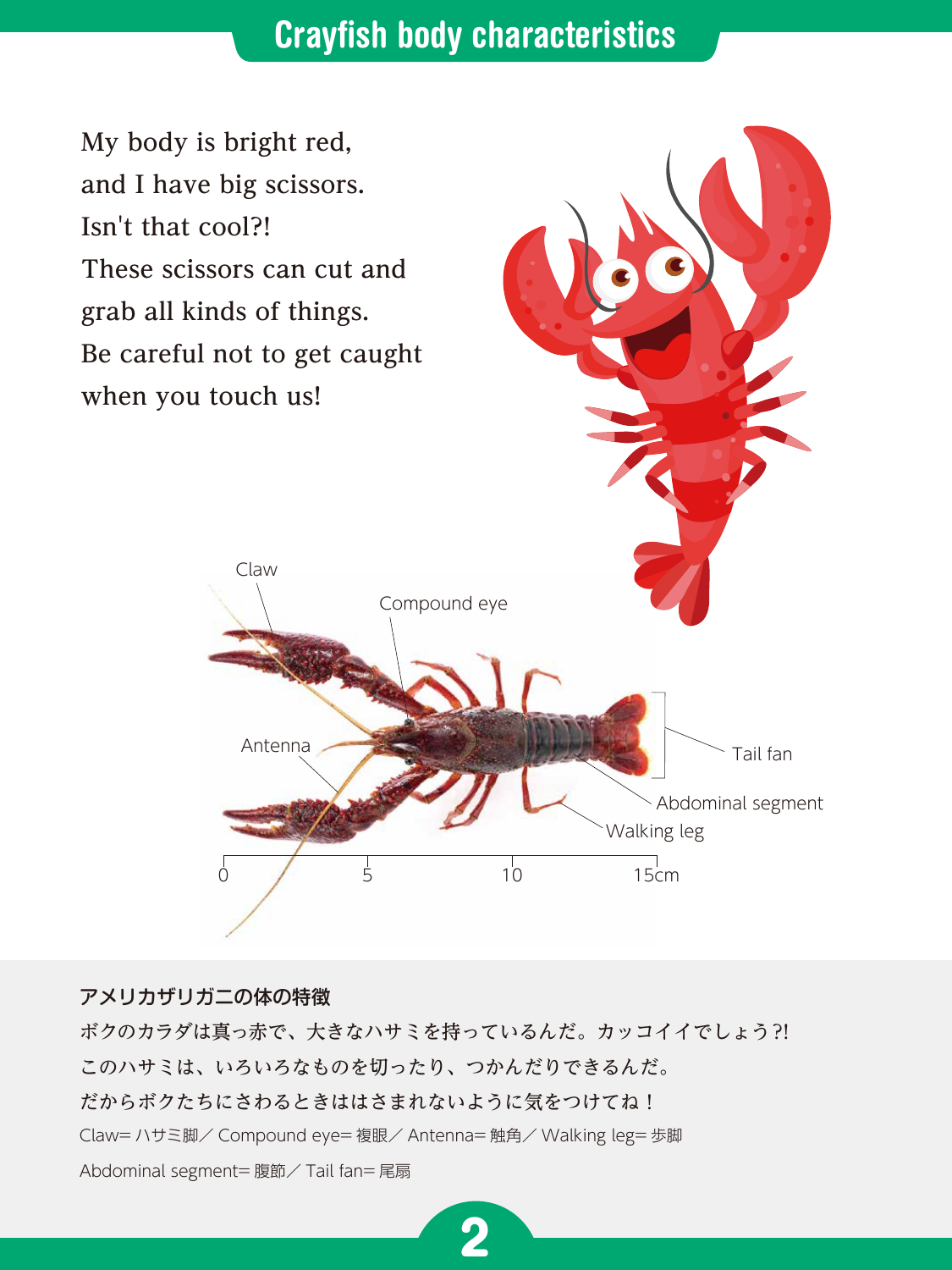## **Crayfish come from the U.S.A.**

**Do you guys know where we originally came from? Well, we came all the way from America on a big ship.** 

**I bet you don't know when we came to Japan.** 

**It was over 90 years ago. We were actually brought to Japan to be food for bullfrogs!**



・Bullfrog





### アメリカから来たアメリカザリガニ

みんなはボクたちがどこから来たか知っている? 名前のとおり、はるばるアメリカから大きな船に乗ってやってきたんだ。 いつ日本に来たのかって?今から90 年以上も前のことなんだよ。 食用のウシガエルのエサとしてやってきたのが、そもそもの始まりだったんだ! ・Bullfrog= ウシガエル/ Japan= 日本/ U.S.A.= アメリカ/ Pacific Ocean= 太平洋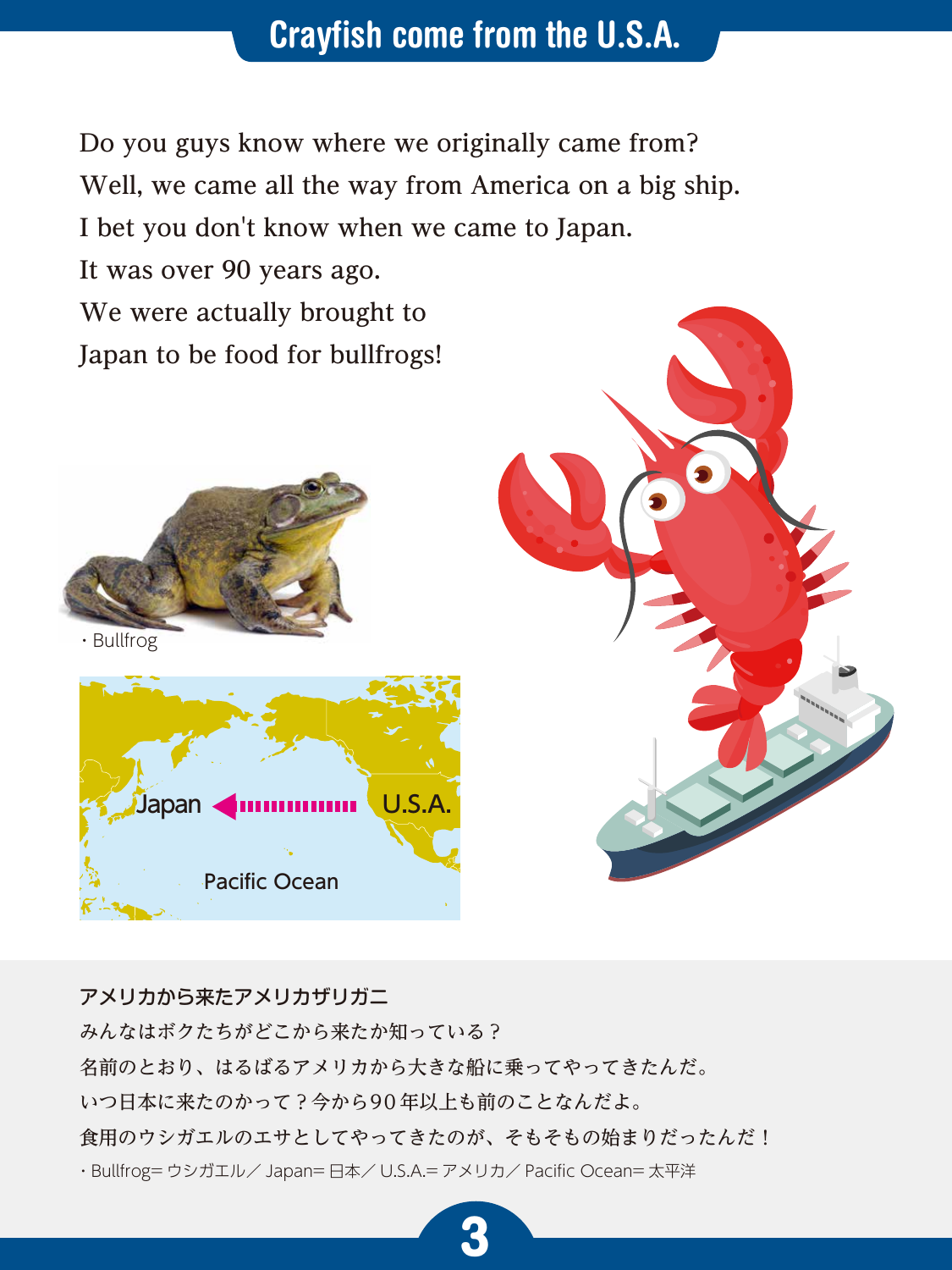**Now you can find us almost everywhere in Japan. Do you know why? It's because some people kept us as pets. And then, some of those people released us into the wild ̶into rice paddies, rivers, swamps, and other natural habitats. That's how we expanded our habitat.**

#### 日本における生息範囲

Habitat range

ボクたちは、日本中のだいたいどこにでもいる。どうして、どこにでもいるのかって? それは、たとえばボクたちをペットとしてあちこちに連れ帰った人たちがいるから。そんな 人のなかには、ボクたちを田んぼや川、沼などの自然界に逃がしちゃった人もいるんだ。 仲間たちはこうして住むエリアを広げていったんだよ。

4

・Habitat range= 生息域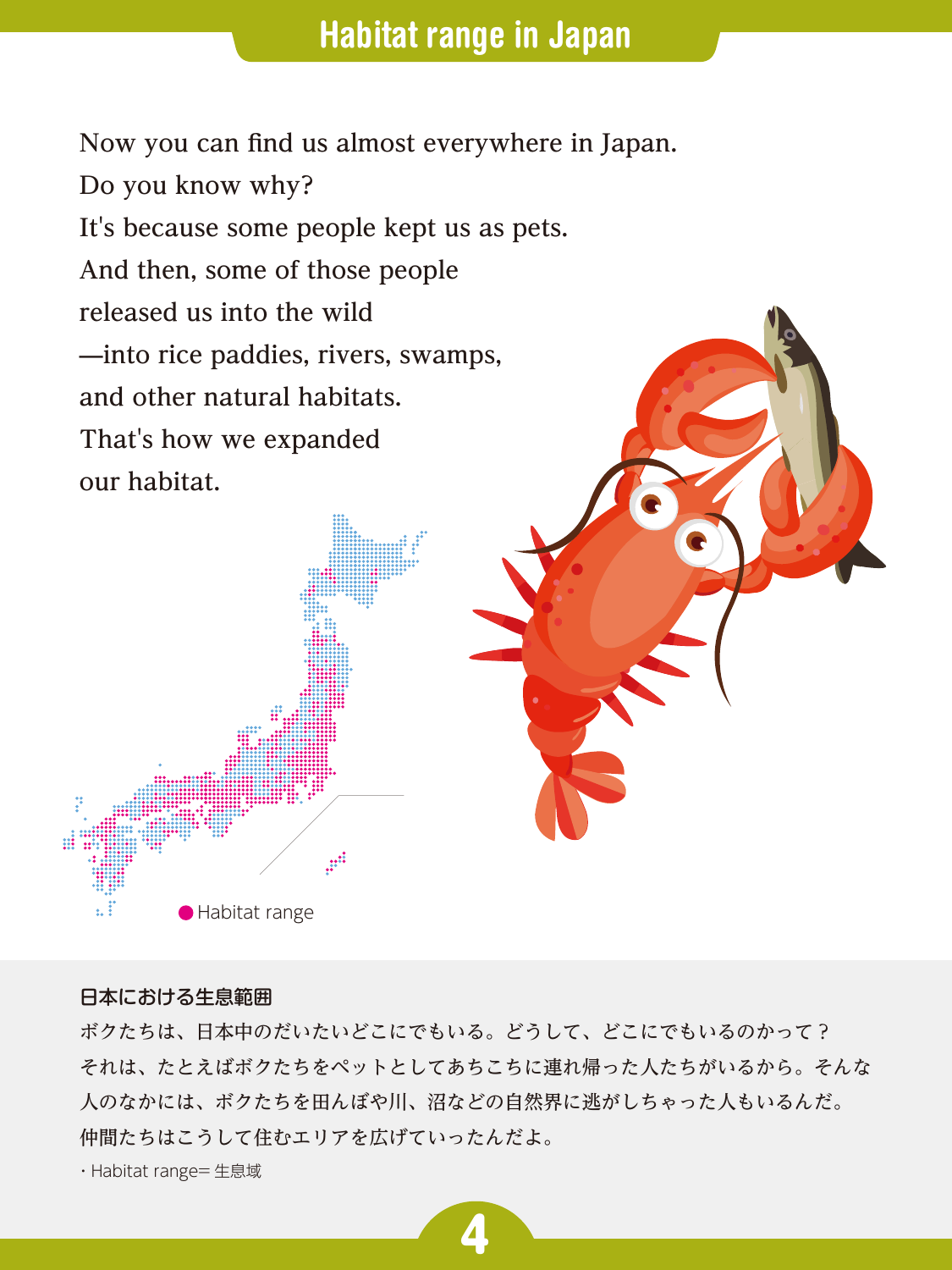## **Crayfish as an alien species**

**Plants and animals that come from other countries or regions are called "alien species."** 

**Since we're American in origin, we're also an alien species. We're treated like the bad guys because we eat plants and creatures that have existed in Japan for a long time. But, you know, don't you, that humans also destroy nature and eat various creatures!? It's sad that we're the only ones being called "bad guys," and we don't get it… .**



・Crayfish in rice paddies.

#### 外来種アメリカザリガニ

ほかの国や地域から入ってきた生物を「外来種」ってよぶんだ。アメリカから来たボクたち も、外来種。昔から日本にいる生き物や植物を食べるからワルモノ扱いされている。 でもさ、人間だって自然をこわすこともあるしいろいろな生き物を食べているでしょ !? それなのにボクたちだけワルモノと言われるのは悲しいし、スッキリしないなぁ...。 ・水田に生息するアメリカザリガニ。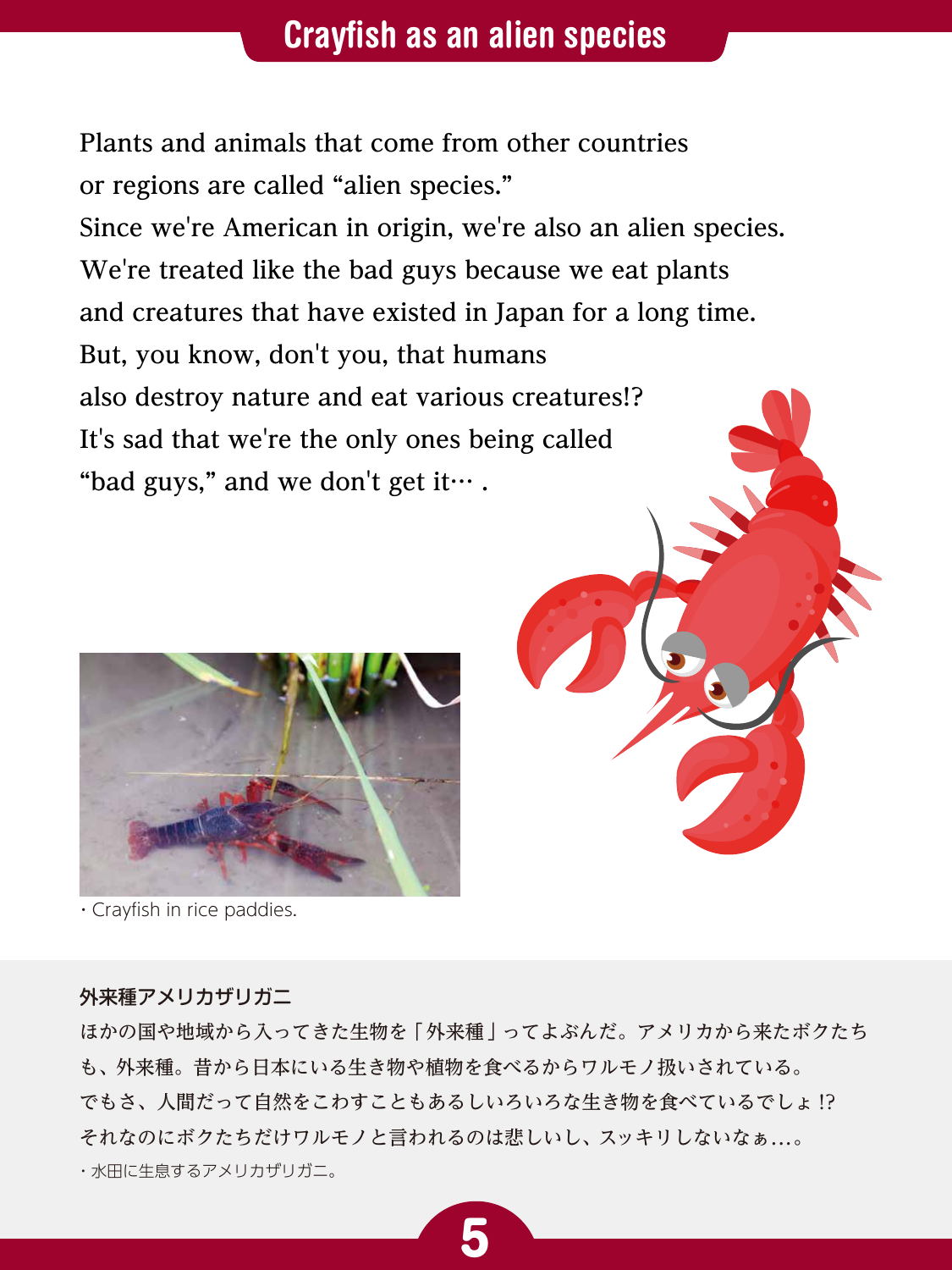## **Colorful crayfish**

**If I say "salmon," you probably think of an orange fish. But did you know that it's really a white fish? The salmon's flesh turns orange because of what they eat. Actually, we're the same. Our body color changes depending on the pigment in our food. Isn't that interesting?**





カラフルザリガニ

魚の鮭(サケ)は身がオレンジ色。でも、本当は白身魚だって知ってる? サケは食べもので身がオレンジ色になったんだ。実はボクたちも同じなんだ。 食べものに含まれる色素によって体の色が変わるんだよ。おもしろいでしょ?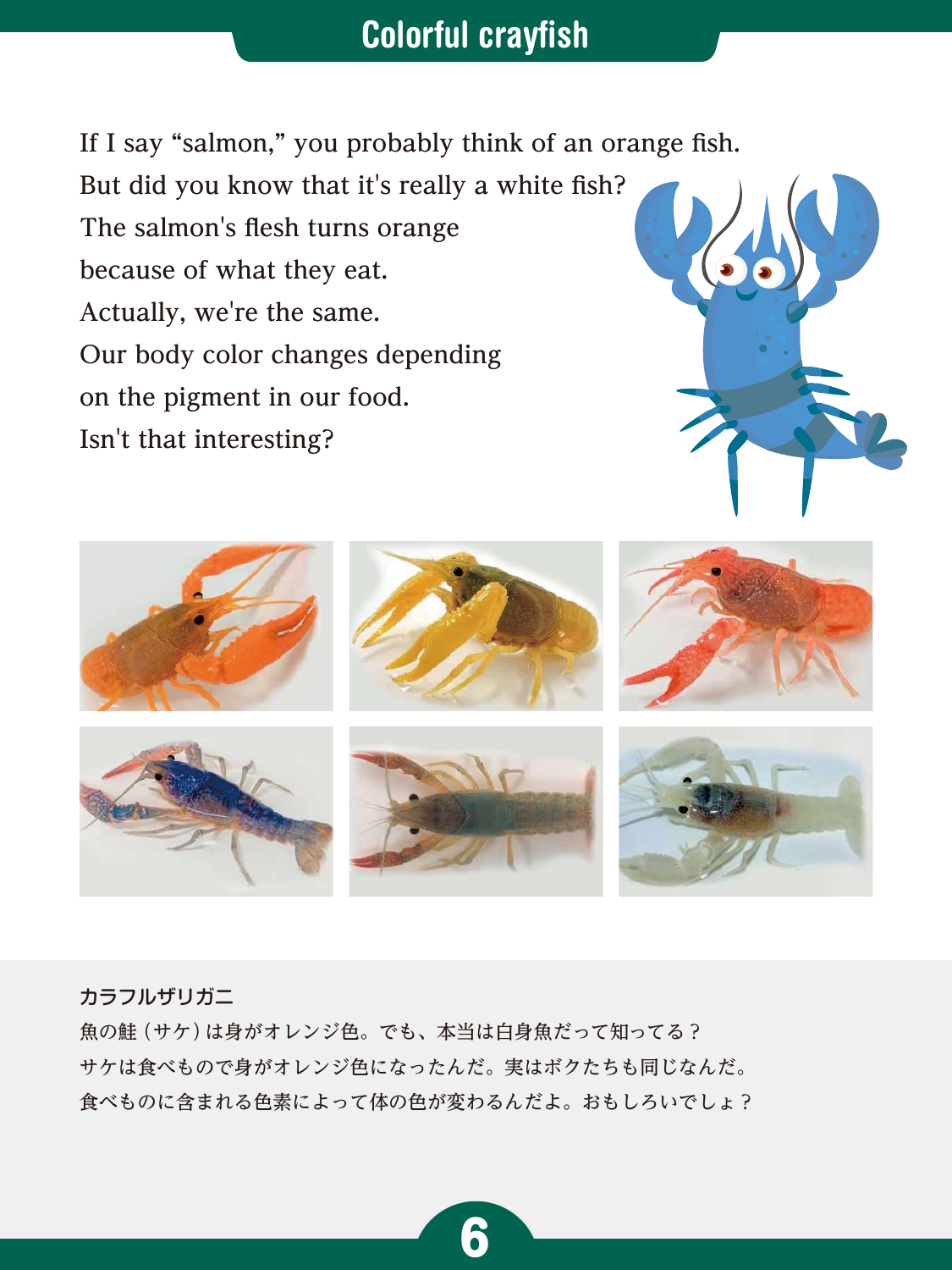## **Crayfish as a resource**

**There are people all over the world who enjoy eating us and our friends. Crayfish dishes are nutritious and come in many varieties.** 



**They are good for everyone's life and society.**



. Crayfish is a popular food in China, the United States, and Europe etc..

#### 資源としてのアメリカザリガニ

世界ではボクたちやボクたちの仲間をおいしく食べてくれる人たちもいる。

7

ザリガニ料理は栄養たっぷりでいろいろな種類があるんだよ。

みんなの暮らしや社会にも役立つよ。

・ザリガニは中国、アメリカ、ヨーロッパなどで人気の食材。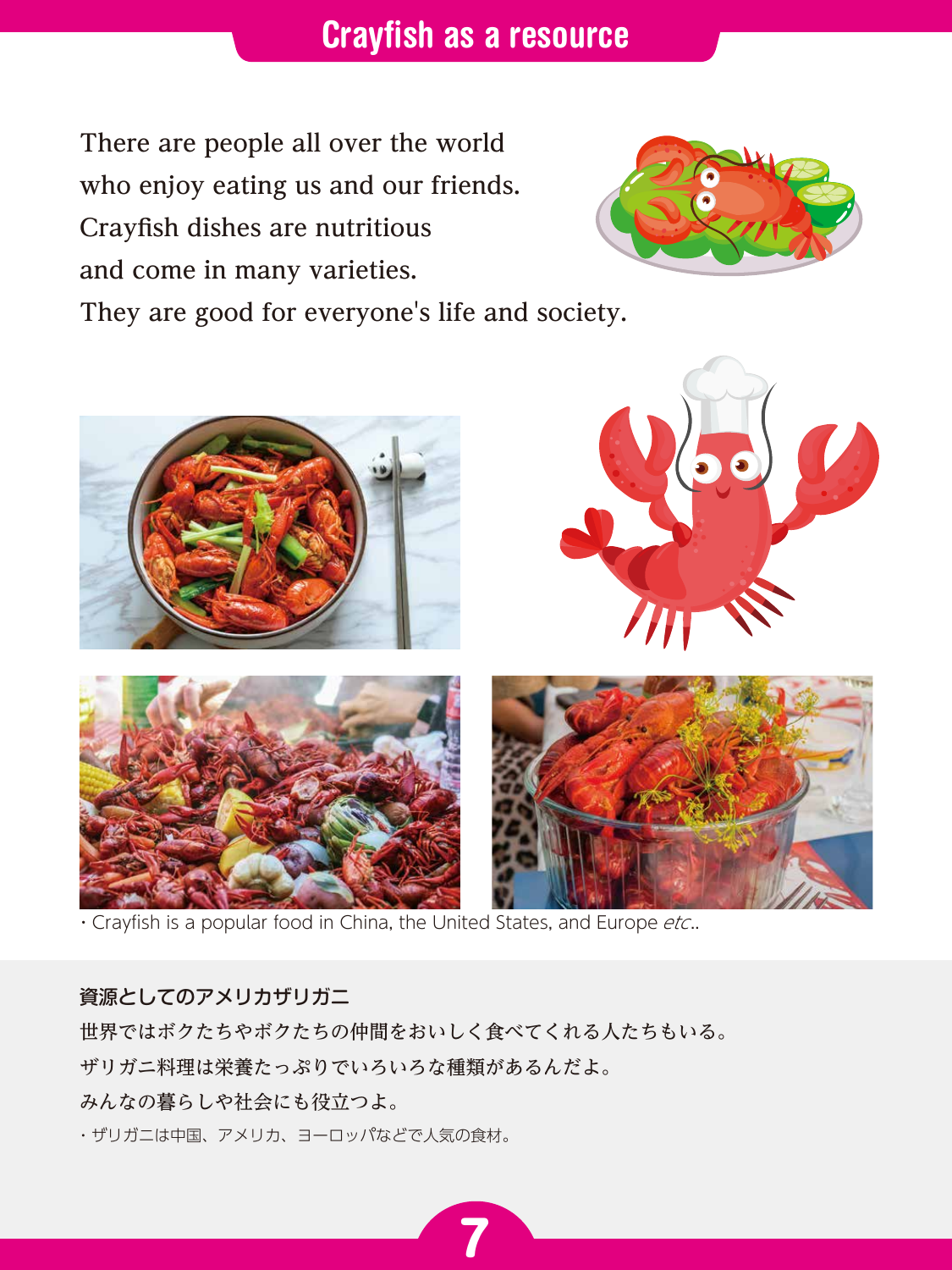**We can also be used as fertilizer for plants and feed for livestock, so we're used a lot in the field of agriculture.**



**There's also tons of research being done so we can be used as materials for medicines and for other purposes. In the U.S.A., Europe, and China, aquafarming us has become a major industry.** 

**In fact, we're a super organism that can be used for a variety of purposes! Aren't we amazing?!**



・Crayfish in Chinese market.



Human food

Animal feed **Body**

植物の肥料や家畜の飼料(エサ)になるから農業の分野でもひろく活躍できるよ。薬の材料な ど役に立つものとして活用する研究も進んでいるんだ。アメリカやヨーロッパ、中国などで はボクたちの養殖が大きな産業にもなっているよ。実はボクたち、いろんなものに利用でき る身近なスーパー生物なんだ!ボクたちすごいでしょ?! Body= 身/ shell= 殻/ Droppings= 糞/ Human food= 人間の食料/ Animal feed= 動物の飼料 Food additive= 食品添加物/ Plant fertilizer= 植物の肥料 ・中国の市場にならぶザリガニ。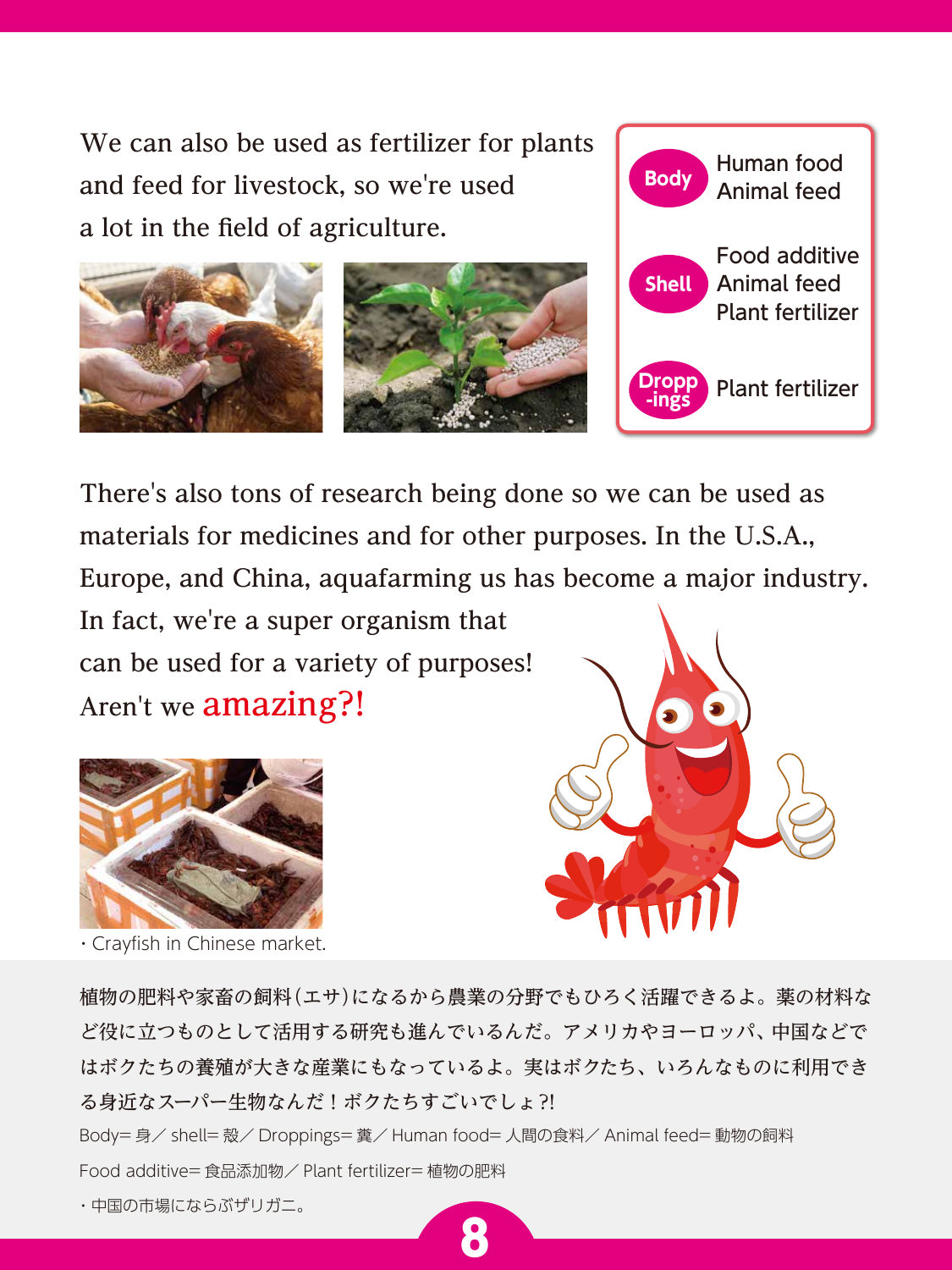

**Tokyo University** of Agriculture **Science Education** Laboratory (SEL)

**TAKEDA,Kouji**





Professor, Ph.D.

## Tokyo NODAI **Research Program for Sustainable Agriculture**

#### **Project member**

Takeda Kouji, Professor Takahashi Nobuyuki, Professor Miyajima Katsuhiro, Professor Okazawa Hiromu, Professor Kato Taku, Associate Professor Suzuki Toshihiro, Associate Professor Asai Toshimitsu, Associate Professor Komatsu Kenji, Associate Professor Kurosawa Akira, Assistant Professor

## **Collaborator**

Nakagawa Junichi, Professor Emeritus Kobayashi Kaoru, Professor Andrea D. Little M.Sc.

#### **Graduate student**

Ono Honami Higuchi Saki

## **Design**

Sugiyama Kazuo